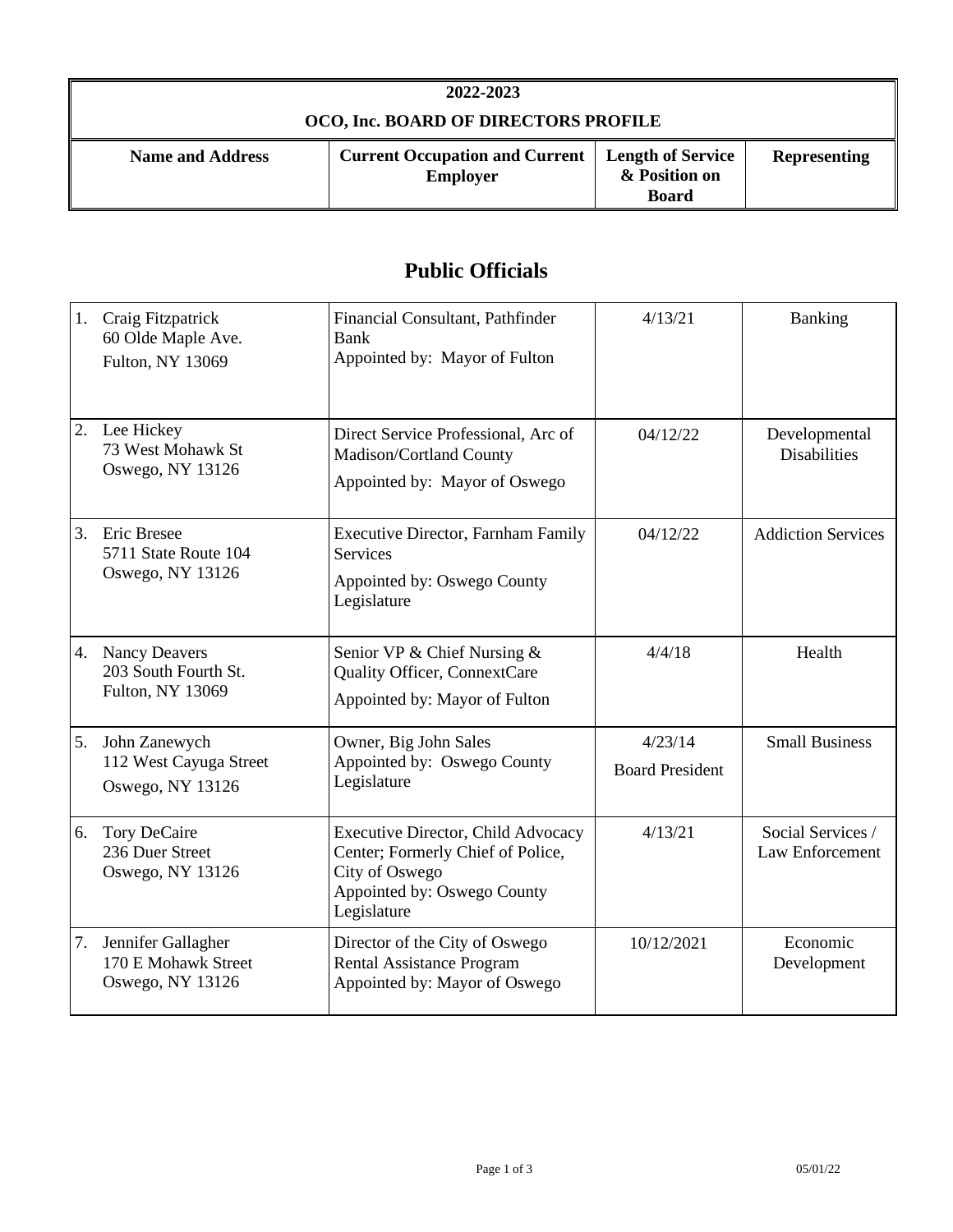| 2022-2023                            |                                                          |                                                           |                     |
|--------------------------------------|----------------------------------------------------------|-----------------------------------------------------------|---------------------|
| OCO, Inc. BOARD OF DIRECTORS PROFILE |                                                          |                                                           |                     |
| <b>Name and Address</b>              | <b>Current Occupation and Current</b><br><b>Employer</b> | <b>Length of Service</b><br>& Position on<br><b>Board</b> | <b>Representing</b> |

## **Representatives of Low Income**

| 8.<br>Dennis Merlino<br>53 S 10 <sup>th</sup> Street<br>Fulton, NY 13069        | Retired; Volunteer Driver for<br><b>Volunteer Transportation Center</b>                  | 04/12/22                                   | Low Income / Public<br>Transportation    |
|---------------------------------------------------------------------------------|------------------------------------------------------------------------------------------|--------------------------------------------|------------------------------------------|
| <b>Jefferson Niles</b><br>9.<br>1404 State Route 176<br><b>Fulton, NY 13069</b> | <b>Pastor Fulton First United Methodist</b><br>Church                                    | $04/14/20 -$<br>05/30/22                   | <b>Faith Based</b>                       |
| <b>10. OPEN</b>                                                                 | Previously held by a head start<br>parent                                                |                                            |                                          |
| 11. Carri Waloven<br>16 Babcock St<br>Oswego, NY 13126                          | Staff Development Specialist, CiTi<br><b>BOCES</b>                                       | 6/17/15                                    | Education / Early<br>Childhood           |
| 12. Christine Hirsch<br>229 East $5th$ St.<br>Oswego, NY 13126                  | Associate Professor, Department of<br><b>Communication Studies, SUNY</b><br>Oswego       | 4/4/18                                     | Low Income /<br><b>Higher Education</b>  |
| 13. Chad Whelsky<br>456 S. 5 <sup>th</sup> Street<br>Fulton, NY 13069           | Associate Director, Office of<br>Business and Community Relations,<br><b>SUNY Oswego</b> | 1/10/18<br><b>Board Vice-</b><br>President | Low Income /<br>Employment &<br>Training |
| 14. Martha Sturtz<br>352 County Route 43<br>Mexico, NY 13114                    | Retired Teacher; Coordinator of<br><b>Mexico Food Pantry</b>                             | 4/9/19                                     | Low Income / Food<br><b>Banks</b>        |